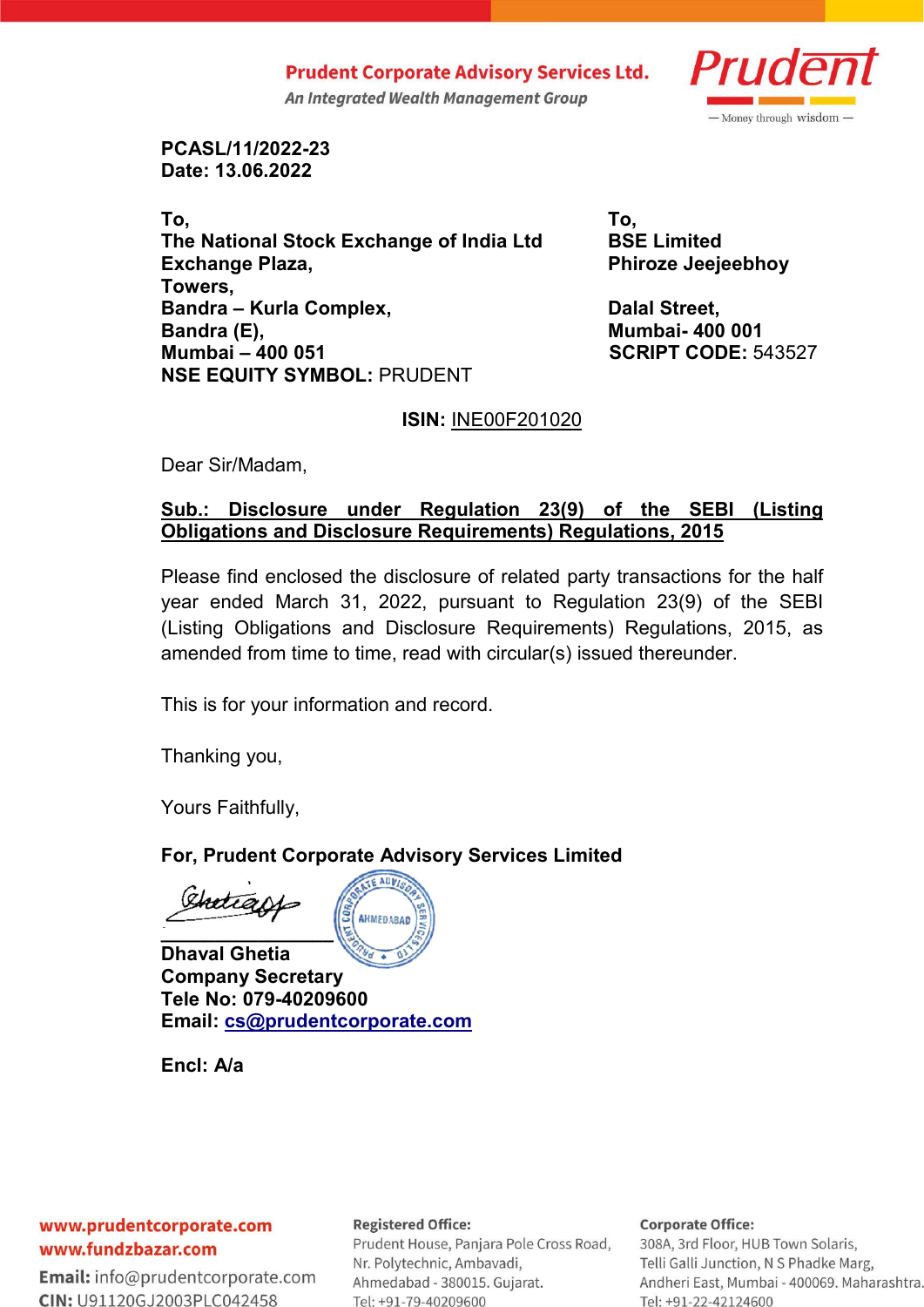**Prudent Corporate Advisory Services Limited** 

**Disclosure of related party transactions for the half year / six months ended March 31, 2022**

Additional disclosure of related party transactions - applicable only in case the related party transaction relates to **loans, inter-corporate deposits, advances or investments made or given by the listed entity/subsidiary. These details need to be disclosed only once, during the reporting period when such transaction was undertaken.**

|                | Details of the<br>party (listed entity<br>/subsidiary) entering<br>into the transaction | Details of the counterparty                            |                                                                                    |                                      | Value of the<br>related party<br>transaction as<br>approved by | Value of<br>transaction           | In case monies are due to<br>either party as a result of<br>the transaction |                          | In case any financial indebtedness is<br>incurred to make or give loans, inter-<br>corporate deposits, advances or<br>investments |      |               | Details of the loans, inter-corporate deposits, advances or investments |                      |               |                       |                                                                                                |  |
|----------------|-----------------------------------------------------------------------------------------|--------------------------------------------------------|------------------------------------------------------------------------------------|--------------------------------------|----------------------------------------------------------------|-----------------------------------|-----------------------------------------------------------------------------|--------------------------|-----------------------------------------------------------------------------------------------------------------------------------|------|---------------|-------------------------------------------------------------------------|----------------------|---------------|-----------------------|------------------------------------------------------------------------------------------------|--|
| S. No          | Name                                                                                    | Name                                                   | Relationship of the<br>counterparty with the<br>listed entity or its<br>subsidiary | Type of related<br>party transaction | the audit<br>committee                                         | during the<br>reporting<br>period | Opening<br>balance                                                          | Closing<br>balance       | Nature of<br>indebtedness<br>(loan/issuance<br>or debt/ any<br>other etc.)                                                        | Cost | <b>Tenure</b> | Nature (loan/<br>advance/ inter-<br>corporate<br>deposit/<br>investment | Interest<br>Rate (%) | <b>Tenure</b> | Secured/<br>unsecured | Purpose<br>for which the funds<br>will be utilised by<br>the ultimate<br>recipient<br>of funds |  |
|                | Prudent Corporate<br><b>Advisory Services</b><br>Limited                                | <b>Prudent Broking</b><br>Services Private<br>Limited  | <b>Wholly Owned</b><br>Subsidiary                                                  | Rent Income                          | 4.07                                                           | 4.07                              | $\sim$                                                                      | $\sim$                   |                                                                                                                                   |      |               |                                                                         |                      |               |                       |                                                                                                |  |
| 2              | Prudent Corporate<br><b>Advisory Services</b><br>.imited                                | <b>Prudent Broking</b><br>Services Private<br>Limited  | Wholly Owned<br>Subsidiary                                                         | Loan Given                           | As approved<br>by Audit                                        | 600.00                            | $\sim$                                                                      | $\overline{\phantom{a}}$ |                                                                                                                                   |      |               |                                                                         |                      |               |                       |                                                                                                |  |
| 3              | Prudent Corporate<br><b>Advisory Services</b><br>.imited                                | <b>Prudent Broking</b><br>Services Private<br>Limited  | Wholly Owned<br>Subsidiary                                                         | Loan repaid                          | Committee                                                      | 600.00                            | $\sim$                                                                      | $\overline{\phantom{a}}$ |                                                                                                                                   |      |               |                                                                         |                      |               |                       |                                                                                                |  |
| $\overline{4}$ | Prudent Corporate<br><b>Advisory Services</b><br>Limited                                | <b>Prudent Broking</b><br>Services Private<br>Limited  | <b>Wholly Owned</b><br>Subsidiary                                                  | <b>Rent Deposit</b><br>(Liability)   |                                                                | ٠                                 | 1.12                                                                        | 1.12                     |                                                                                                                                   |      |               |                                                                         |                      |               |                       |                                                                                                |  |
| 5              | Prudent Corporate<br><b>Advisory Services</b><br>.imited                                | <b>Prudent Broking</b><br>Services Private<br>Limited  | <b>Wholly Owned</b><br>Subsidiary                                                  | nterest Receivable<br>Income)        |                                                                | 0.21                              |                                                                             | ٠                        |                                                                                                                                   |      |               |                                                                         |                      |               |                       |                                                                                                |  |
| 6              | Prudent Corporate<br><b>Advisory Services</b><br><i>imited</i>                          | <b>Prudent Broking</b><br>Services Private<br>Limited  | Wholly Owned<br>Subsidiary                                                         | Demat Charges                        | On Actual<br>basis                                             | 0.24                              | $\overline{\phantom{a}}$                                                    | $\overline{\phantom{a}}$ |                                                                                                                                   |      |               |                                                                         |                      |               |                       |                                                                                                |  |
|                | Prudent Corporate<br><b>Advisory Services</b><br><i>imited</i>                          | <b>Prudent Broking</b><br>Services Private<br>Limited  | Wholly Owned<br>Subsidiary                                                         | Facilitation Charges                 | On Actual<br>basis                                             | 0.49                              | $\overline{\phantom{a}}$                                                    | $\overline{\phantom{a}}$ |                                                                                                                                   |      |               |                                                                         |                      |               |                       |                                                                                                |  |
| 8              | Prudent Broking<br>Services Private Limited                                             | Prutech Financial<br>Services Private<br>Limited       | <b>Fellow Subsidiary</b>                                                           | Brokerage                            | On Actual<br>basis                                             | 0.01                              | $\overline{\phantom{a}}$                                                    | $\overline{\phantom{a}}$ |                                                                                                                                   |      |               |                                                                         |                      |               |                       |                                                                                                |  |
| 9              | Prudent Corporate<br><b>Advisory Services</b><br>Limited                                | Gennext Insurance<br><b>Brokers Private</b><br>Limited | <b>Wholly Owned</b><br>Subsidiary                                                  | Employee benefit<br>Exp. Transfer    | On Actual<br>basis                                             | 4.28                              |                                                                             | 4.28                     |                                                                                                                                   |      |               |                                                                         |                      |               |                       |                                                                                                |  |
| 10             | Prudent Corporate<br><b>Advisory Services</b><br>Limited                                | Sanjay<br>Rameshchandra Shah Director                  | Chairman & Managing                                                                | Rent                                 | 6.00                                                           | 2.70                              | $\sim$                                                                      | $\overline{\phantom{a}}$ |                                                                                                                                   |      |               |                                                                         |                      |               |                       |                                                                                                |  |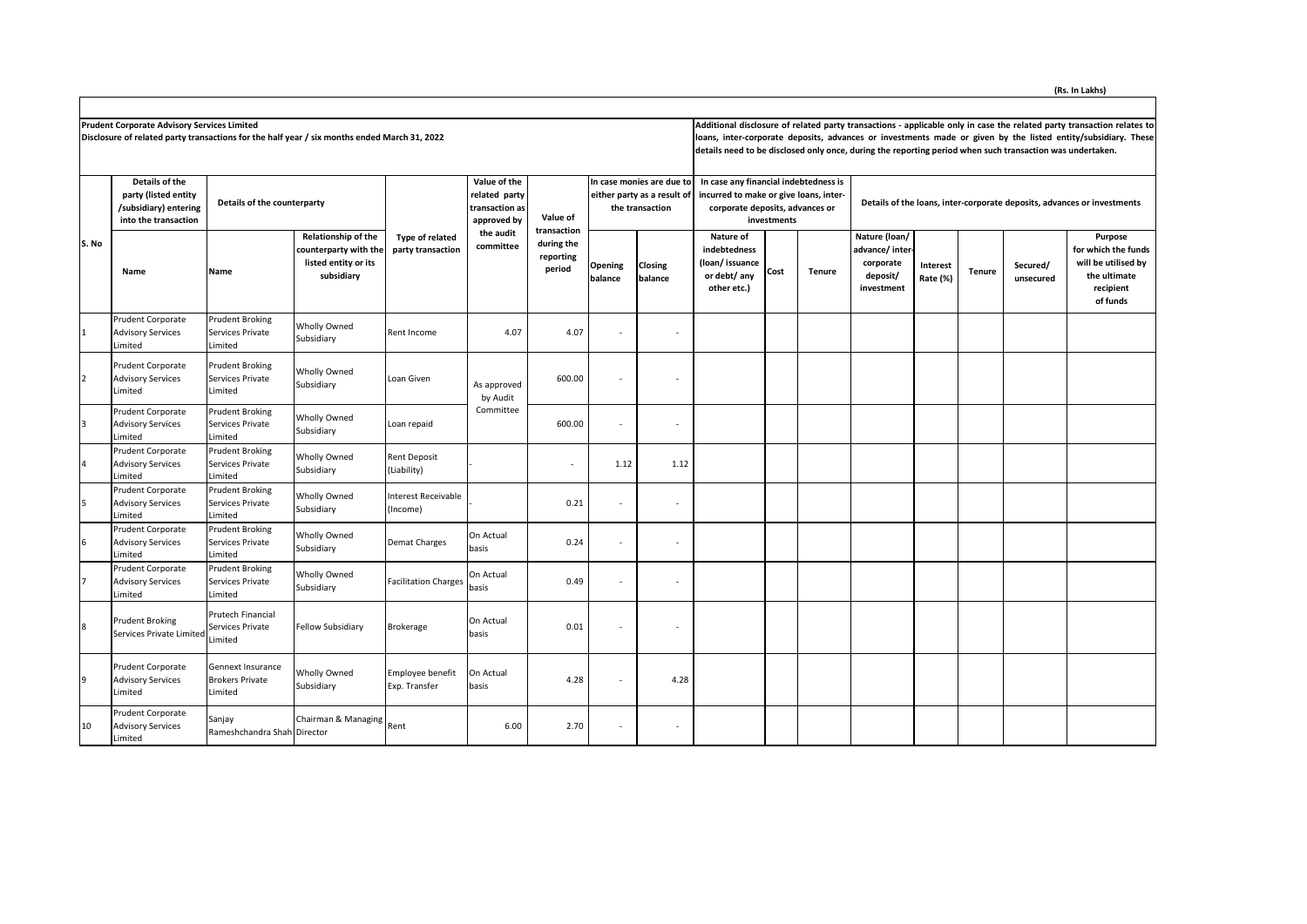|       | Details of the<br>party (listed entity<br>/subsidiary) entering<br>into the transaction | Details of the counterparty           |                                                                                    |                                      | Value of the<br>related party<br>transaction as<br>approved by        | Value of<br>transaction           | In case monies are due to<br>either party as a result of<br>the transaction |                    | In case any financial indebtedness is<br>incurred to make or give loans, inter-<br>corporate deposits, advances or<br>investments |      |               | Details of the loans, inter-corporate deposits, advances or investments |                      |        |                       |                                                                                                |  |
|-------|-----------------------------------------------------------------------------------------|---------------------------------------|------------------------------------------------------------------------------------|--------------------------------------|-----------------------------------------------------------------------|-----------------------------------|-----------------------------------------------------------------------------|--------------------|-----------------------------------------------------------------------------------------------------------------------------------|------|---------------|-------------------------------------------------------------------------|----------------------|--------|-----------------------|------------------------------------------------------------------------------------------------|--|
| S. No | Name                                                                                    | Name                                  | Relationship of the<br>counterparty with the<br>listed entity or its<br>subsidiary | Type of related<br>party transaction | the audit<br>committee                                                | during the<br>reporting<br>period | Opening<br>balance                                                          | Closing<br>balance | Nature of<br>indebtedness<br>(loan/issuance<br>or debt/ any<br>other etc.)                                                        | Cost | <b>Tenure</b> | Nature (loan/<br>advance/inter<br>corporate<br>deposit/<br>investment   | Interest<br>Rate (%) | Tenure | Secured/<br>unsecured | Purpose<br>for which the funds<br>will be utilised by<br>the ultimate<br>recipient<br>of funds |  |
| 11    | Prudent Corporate<br><b>Advisory Services</b><br>Limited                                | Sanjay<br>Rameshchandra Shah Director | Chairman & Managing Salary and Director                                            | Remuneration                         | As per<br>Companies<br>Act, 2013<br>and<br>Shareholder<br>s' approval | 96.75                             | 10.62                                                                       |                    |                                                                                                                                   |      |               |                                                                         |                      |        |                       |                                                                                                |  |
| 12    | Prudent Corporate<br><b>Advisory Services</b><br>Limited                                | Sanjay<br>Rameshchandra Shah Director | Chairman & Managing                                                                | Loan Taken                           | 7,600.00                                                              | 7,600.00                          | $\sim$                                                                      | $\sim$             |                                                                                                                                   |      |               |                                                                         |                      |        |                       |                                                                                                |  |
| 13    | Prudent Corporate<br><b>Advisory Services</b><br>Limited                                | Sanjay<br>Rameshchandra Shah Director | Chairman & Managing                                                                | Loan repaid                          | 7,600.00                                                              | 7,600.00                          | $\sim$                                                                      |                    |                                                                                                                                   |      |               |                                                                         |                      |        |                       |                                                                                                |  |
| 14    | Prudent Corporate<br><b>Advisory Services</b><br>Limited                                | Sanjay<br>Rameshchandra Shah Director | Chairman & Managing                                                                | Interest on<br>Borrowings            |                                                                       | 112.15                            |                                                                             |                    |                                                                                                                                   |      |               |                                                                         |                      |        |                       |                                                                                                |  |
| 15    | <b>Prudent Broking</b><br>Services Private Limited Rameshchandra Shah Director          | Sanjay                                | Chairman & Managing                                                                | Loan Taken                           |                                                                       | 2,150.00                          | $\sim$                                                                      | ٠                  |                                                                                                                                   |      |               |                                                                         |                      |        |                       |                                                                                                |  |
| 16    | Prudent Broking<br>Services Private Limited Rameshchandra Shah Director                 | Sanjay                                | Chairman & Managing                                                                | Loan repaid                          |                                                                       | 2,150.00                          | $\sim$                                                                      | Î,                 |                                                                                                                                   |      |               |                                                                         |                      |        |                       |                                                                                                |  |
| 17    | Prudent Broking<br>Services Private Limited Rameshchandra Shah                          | Sanjay                                | Chairman & Managing<br>Director                                                    | Interest on<br>Borrowings            |                                                                       | 2.05                              | $\sim$                                                                      | ×,                 |                                                                                                                                   |      |               |                                                                         |                      |        |                       |                                                                                                |  |
| 18    | Prudent Corporate<br><b>Advisory Services</b><br>Limited                                | Shirish Patel                         | Chief Executive Officer<br>and Whole-time<br>Director                              | Salary and Director<br>Remuneration  | As per<br>Companies<br>Act, 2013<br>and<br>Shareholder<br>s' approval | 490.05                            | 17.12                                                                       | 166.25             |                                                                                                                                   |      |               |                                                                         |                      |        |                       |                                                                                                |  |
| 19    | Gennext Insurance<br><b>Bokers Private Limited</b>                                      | Chirag Shah                           | <b>Whole-time Director</b>                                                         | Salary and Director<br>Remuneration  |                                                                       | 100.50                            | 4.47                                                                        | 29.84              |                                                                                                                                   |      |               |                                                                         |                      |        |                       |                                                                                                |  |
| 20    | Prudent Corporate<br><b>Advisory Services</b><br>Limited                                | Chirag Shah                           | Whole-time Director                                                                | Brokerage Income                     | On Actual<br>basis                                                    | 0.02                              |                                                                             | ×,                 |                                                                                                                                   |      |               |                                                                         |                      |        |                       |                                                                                                |  |
| 21    | Prudent Corporate<br><b>Advisory Services</b><br>Limited                                | Chirag Shah                           | Whole-time Director                                                                | Trade payable                        | On Actual<br>basis                                                    | $\sim$                            | $\sim$                                                                      | 0.01               |                                                                                                                                   |      |               |                                                                         |                      |        |                       |                                                                                                |  |
| 22    | Prudent Corporate<br><b>Advisory Services</b><br>Limited                                | Chirag Shah                           | <b>Whole-time Director</b>                                                         | Demat Charges<br>Income              | On Actual<br>basis                                                    | 0.00                              |                                                                             | ä,                 |                                                                                                                                   |      |               |                                                                         |                      |        |                       |                                                                                                |  |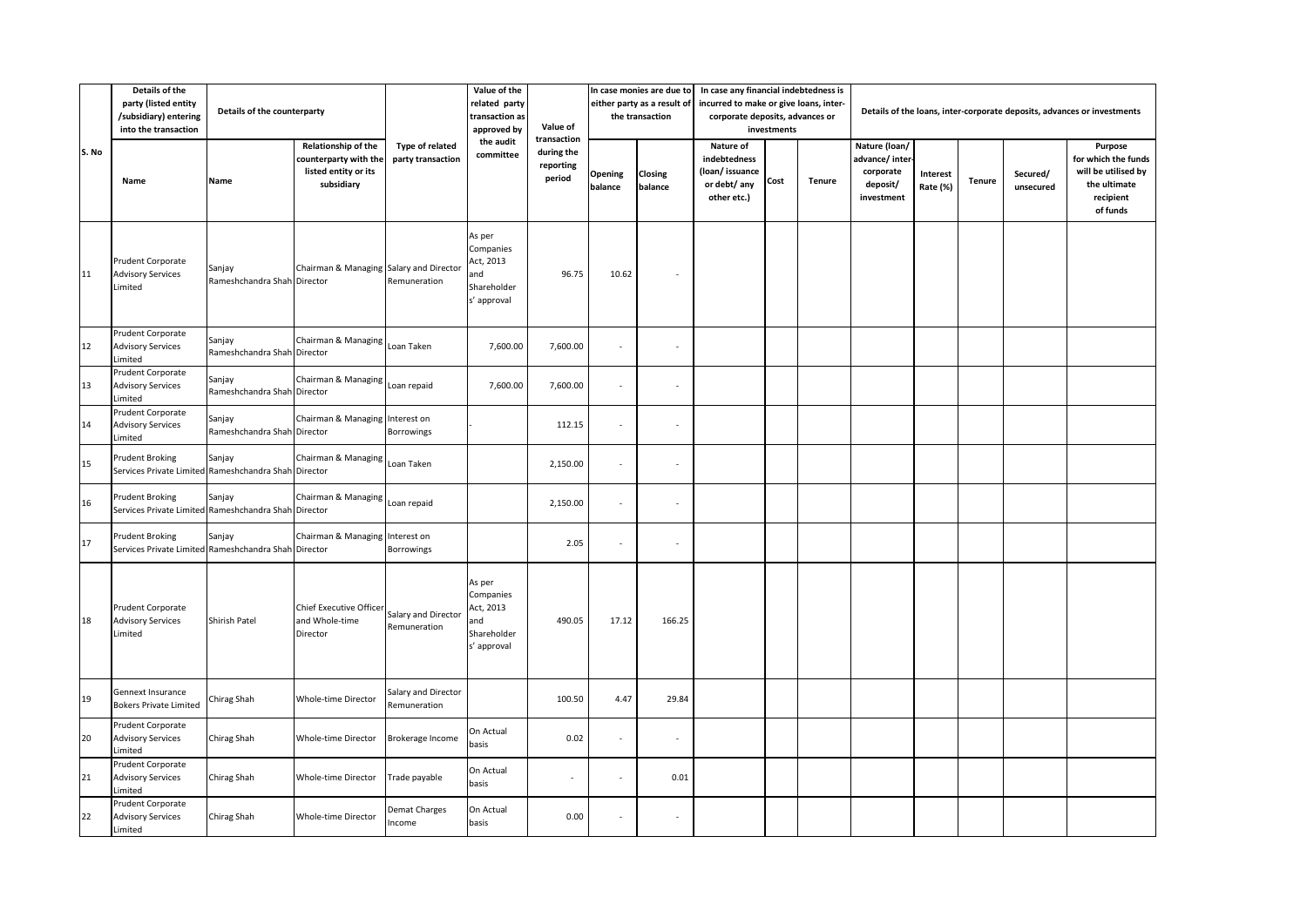|       | Details of the<br>party (listed entity<br>Details of the counterparty<br>/subsidiary) entering<br>into the transaction |                     |                                                                                    |                                             | Value of the<br>related party<br>transaction as<br>approved by        | Value of                                         | In case monies are due to<br>either party as a result of<br>the transaction |                    | In case any financial indebtedness is<br>incurred to make or give loans, inter-<br>corporate deposits, advances or<br>investments |      |               | Details of the loans, inter-corporate deposits, advances or investments |                             |               |                       |                                                                                                |  |  |
|-------|------------------------------------------------------------------------------------------------------------------------|---------------------|------------------------------------------------------------------------------------|---------------------------------------------|-----------------------------------------------------------------------|--------------------------------------------------|-----------------------------------------------------------------------------|--------------------|-----------------------------------------------------------------------------------------------------------------------------------|------|---------------|-------------------------------------------------------------------------|-----------------------------|---------------|-----------------------|------------------------------------------------------------------------------------------------|--|--|
| S. No | Name                                                                                                                   | Name                | Relationship of the<br>counterparty with the<br>listed entity or its<br>subsidiary | Type of related<br>party transaction        | the audit<br>committee                                                | transaction<br>during the<br>reporting<br>period | Opening<br>balance                                                          | Closing<br>balance | Nature of<br>indebtedness<br>(loan/issuance<br>or debt/ any<br>other etc.)                                                        | Cost | <b>Tenure</b> | Nature (loan/<br>advance/ inter-<br>corporate<br>deposit/<br>investment | <b>Interest</b><br>Rate (%) | <b>Tenure</b> | Secured/<br>unsecured | Purpose<br>for which the funds<br>will be utilised by<br>the ultimate<br>recipient<br>of funds |  |  |
| 23    | Prudent Corporate<br><b>Advisory Services</b><br>Limited                                                               | Karan Kailash Dutta | Independent Director                                                               | Sitting Fees and<br><b>Fixed Commission</b> | As per<br>Companies<br>Act, 2013<br>and<br>Shareholder<br>s' approval | 12.75                                            | 0.68                                                                        | 3.38               |                                                                                                                                   |      |               |                                                                         |                             |               |                       |                                                                                                |  |  |
| 24    | Prudent Corporate<br><b>Advisory Services</b><br>Limited                                                               | Deepak Sood         | <b>Independent Director</b>                                                        | Sitting Fees and<br><b>Fixed Commission</b> | As per<br>Companies<br>Act, 2013<br>and<br>Shareholder<br>s' approval | 12.75                                            | 0.68                                                                        | 3.38               |                                                                                                                                   |      |               |                                                                         |                             |               |                       |                                                                                                |  |  |
| 25    | Prudent Corporate<br><b>Advisory Services</b><br>Limited                                                               | Aniket Talati       | Independent Director                                                               | Sitting Fees and<br>Fixed Commission        | As per<br>Companies<br>Act, 2013<br>and<br>Shareholder<br>s' approval | 1.50                                             | $\sim$                                                                      | 0.68               |                                                                                                                                   |      |               |                                                                         |                             |               |                       |                                                                                                |  |  |
| 26    | Gennext Insurance<br><b>Brokers Private Limited</b>                                                                    | Aniket Talati       | <b>Independent Director</b>                                                        | Sitting Fees and<br><b>Fixed Commission</b> | As per<br>Companies<br>Act, 2013<br>and<br>Shareholder<br>s' approval | 5.50                                             | $\overline{\phantom{a}}$                                                    | 0.68               |                                                                                                                                   |      |               |                                                                         |                             |               |                       |                                                                                                |  |  |
| 27    | Prudent Corporate<br><b>Advisory Services</b><br>Limited                                                               | Shilpi Thapar       | Independent Director                                                               | Sitting Fees and<br><b>Fixed Commission</b> | As per<br>Companies<br>Act, 2013<br>and<br>Shareholder<br>s' approval | 6.50                                             | $\sim$                                                                      | 1.35               |                                                                                                                                   |      |               |                                                                         |                             |               |                       |                                                                                                |  |  |